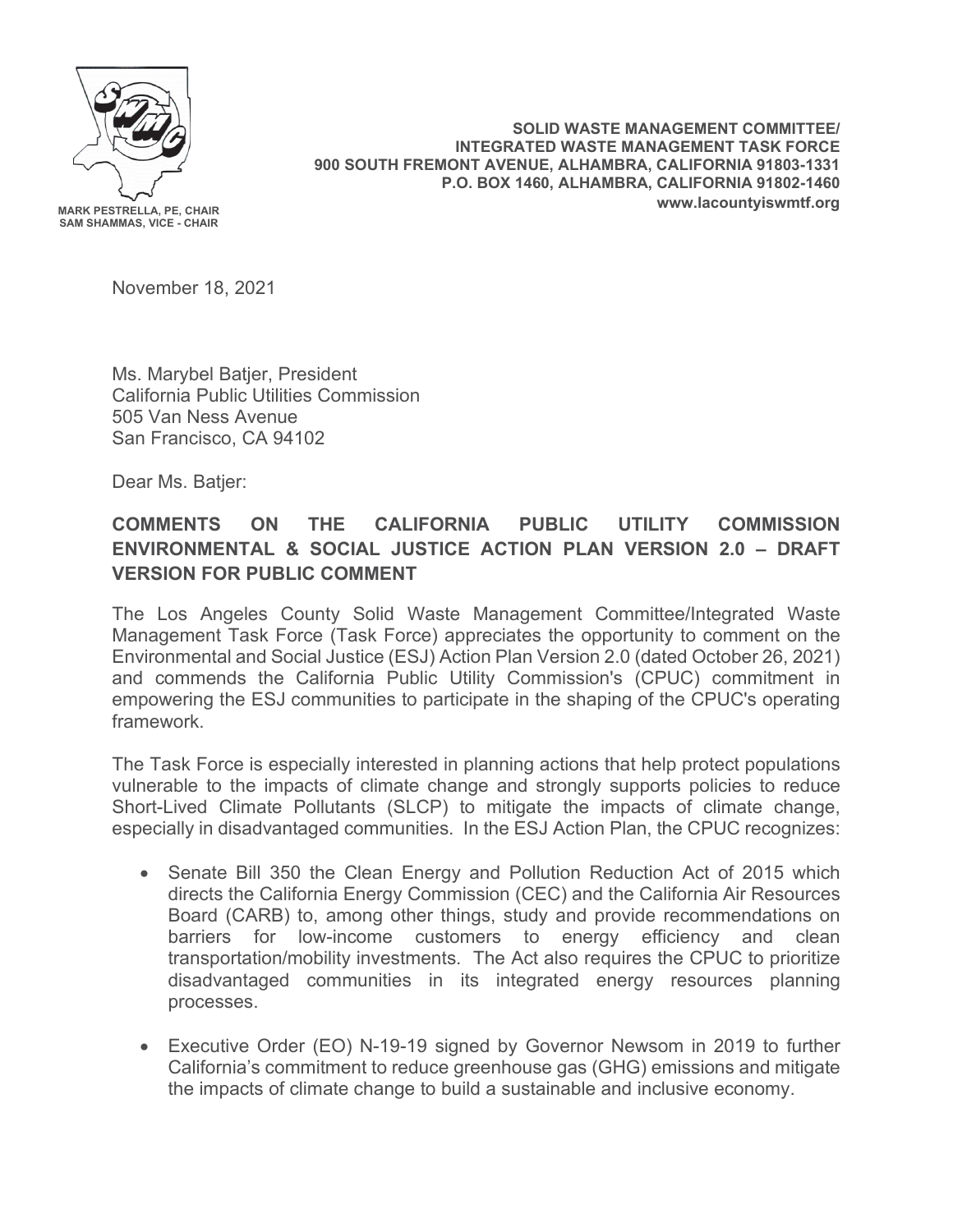Ms. Marybel Batjer November 18, 2021 Page 2

> • EO N-79-20 signed by Governor Newsom in 2020 directing the State to meet Senate Bill 32 (2016) emissions targets to reduce GHG emissions 40 percent below 1990 levels by 2030. N-79-20 specifically directs the CPUC and other state agencies to accelerate the deployment of affordable fueling and charging infrastructure for zero-emission vehicles and promotes the creation and retention of high-road, high-quality jobs in the transition to a carbon-neutral economy.

Any effort to combat climate change, develop clean energy, create high-quality jobs, and reduce pollution in disadvantaged communities, must also acknowledge Senate Bill 1383 (SB 1383) the Short-lived climate pollutants: methane emissions: dairy and livestock: organic waste: landfills act of 2016. Organic waste disposed of in landfills has the potential to generate significant emissions of methane, a powerful climate pollutant that is 84 times more powerful than carbon dioxide in terms of atmospheric warming. SB 1383 and adopted regulations in November of 2020 require local jurisdictions to implement mandatory organic waste diversion programs to reduce landfill disposal of organic waste (2014 base line) by 75 percent by 2025. To divert solid waste from landfills, the State will need new infrastructure to process the organic waste.

The ESJ Action Plan Goal 2 (Draft Version) is to increase investment in clean energy resources to benefit ESJ communities, especially to improve local air quality and public health. The CPUC policies and actions can play a big role in supporting the development of technologies that immediately reduce emissions of methane, reduce pollution in disadvantaged communities, and create new clean energy jobs. The State desperately needs infrastructure such as anaerobic digestion and other alternative technologies that produce low carbon fuels and energy from organic waste to decarbonize the electricity and gas sectors. CalRecycle estimates that the SB 1383 regulations will cost \$40 billion to implement Statewide, with nearly \$4 billion needed for capital infrastructure investment. CPUC can prioritize actions that reduce methane by supporting policies that advance the procurement of biomethane gas produced from organic waste processing.

The purpose of the Goal 4 of the ESJ Action Plan (Draft Version) is to increase climate resiliency in ESJ communities. ESJ principles and combating SLCP in disadvantaged communities can be achieved simultaneously. The Task Force strongly encourages CPUC to continue to prioritize actions and goals that encourage investments in projects that reduce SLCP in disadvantaged and low-income communities. This feat will require collaboration and partnering with the public and the electric and gas utility companies as well as educating the public about the immediate threat of SLCPs, such as methane and black carbon emissions, that afflict their communities disproportionately.

Organic waste management projects not only reduce methane gas sources, but they also generate carbon-negative biomethane that can be used to replace fossil-based energy sources including diesel, which is by far the largest source of air pollution in the San Joaquin Valley and the South Coast Air Quality Management Districts. As the CPUC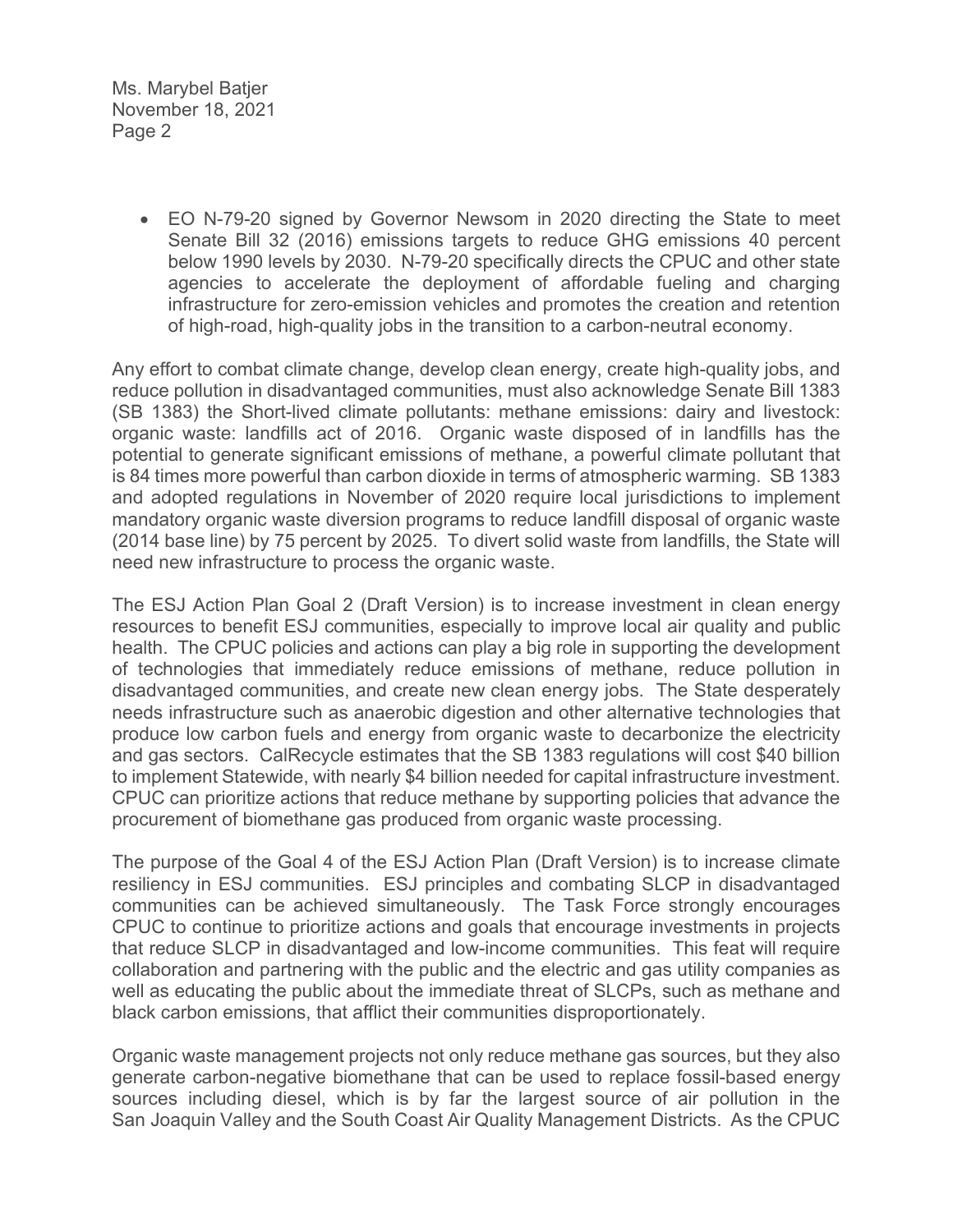Ms. Marybel Batjer November 18, 2021 Page 3

conducts a sector-specific study of the air quality impacts of transportation, electrification, building energy, and the distribution of energy resources, consider the renewable energy from processing organic waste and how ESJ communities' benefit from both waste reduction and utilization of clean energy.

SB 1383 requires jurisdictions to procure biomethane produced from the processing of organic waste to produce renewable natural gas (RNG), electricity, or hydrogen. In alignment with the CARB and CEC policies, the CPUC is developing and implementing actions that require the gas and electric utilities to procure renewable electricity to reduce greenhouse gas emissions and to improve ESJ Communities' access to electric vehicle charging. ESJ communities would benefit even more if the vehicles run on electricity, hydrogen, or RNG generated from carbon-negative biomethane from organic waste processing. To reduce air pollution and improve public health especially in disadvantaged communities, these renewable fuels would help immediately get diesel vehicles off the road and eliminate diesel in backup generators. As public and private fleets gradually purchase reliable heavy-duty electric and hydrogen vehicles and the electric charging depot stations are built throughout the state, RNG can replace diesel in the interim, especially for Low NOx near-zero emissions heavy-duty trucks.

Overall, the Task Force would like to emphasize the CPUC's role in developing policies and engaging the ESJ community in ways that help the State properly managing organic waste and use the biomethane produced to generate clean fuels and electricity that can replace fossil sources. Measures to better manage organic waste have enormous co-benefits for public health and safety by reducing methane and dependence on air-polluting fossil fuels. It will also help stimulate the economy and create new jobs.

Pursuant to Chapter 3.67 of the Los Angeles County Code and the California Integrated Waste Management Act of 1989 (AB 939), the Task Force is responsible for coordinating the development of all major solid waste planning documents prepared for the County of Los Angeles and the 88 cities in Los Angeles County with a combined population in excess of ten million. Consistent with these responsibilities and to ensure a coordinated and cost-effective and environmentally sound solid waste management system in Los Angeles County, the Task Force also addresses issues impacting the system on a countywide basis. The Task Force membership includes representatives of the League of California Cities-Los Angeles County Division, County of Los Angeles Board of Supervisors, City of Los Angeles, waste management industry, environmental groups, the public, and a number of other governmental agencies.